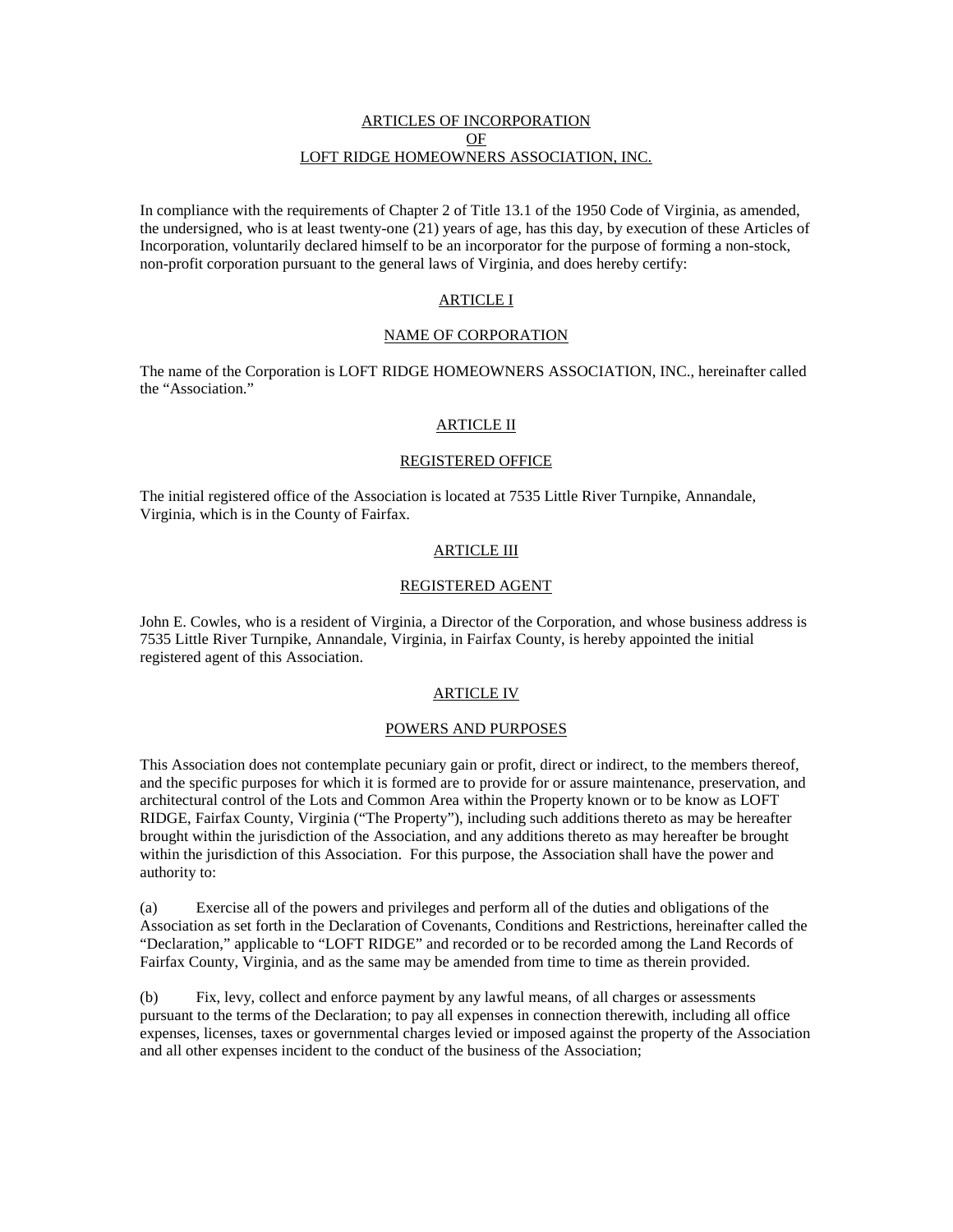(c) Acquire (by gift, purchase or otherwise), own, hold, improve, build upon, operate, maintain, convey, sell, lease, transfer, dedicate for public use or otherwise dispose of real or personal property in connection with the affairs incurred;

(d) Borrow money, and with the assent of more than two-thirds (2/3) of each class of members' mortgage, pledge, deed in trust, or hypothecate any or all of the real or personal property owned by the Association as security for money borrowed or debts incurred;

(e) Dedicate, sell or transfer all or any part of the Common Area to any public agency, authority or utility for such purposes and subject to such conditions as may be agreed to by the members. No such dedication or transfer shall be effective unless an instrument has been signed by all members who are entitled to vote.

(f) Participate in mergers and consolidations with other non-profit corporations organized for the same purposes or annex additional residential property and Common Area, provided that any such merger, consolidation or annexation shall have the assent of more than two-thirds  $(2/3)$  of each class of members, unless the Declaration or Bylaws provides otherwise.

(g) Have and exercise any and all powers, rights and privileges which a non-stock, non-profit corporation organized under the laws and of the State of Virginia by law may now or hereafter have or exercise.

# ARTICLE V

# NO CAPITAL STOCK

This Association is not authorized to issue any capital stock and shall not be operated for profit. The Association does not anticipate distributing dividends, gains or profits to its members. No member shall have any personal liability for the debts or obligations of the Association.

# ARTICLE VI

# MEMBERSHIP

The Association shall have two (2) classes of voting membership:

Class A: Class A members shall be all Owners with the exception of the Declarant (with respect to any Lot for which the Declarant holds a Class B membership,) and Class A members shall be entitled to one (1) vote for each Lot owned. When more than one (1) person holds an interest in any lot, all such persons shall be members. The vote for such Lot, shall be exercised as they, among themselves, determine, but in no event shall more than one (1) vote be cast by a Class A member with respect to any Lot.

Class  $B$ : The Class B member(s) shall be the Declarant (as defined in the Declaration) and shall be entitled to three (3) votes for each lot owned. The Class B membership shall cease and be converted to a Class A membership upon the happening of any of the following events, whichever occurs earliest:

(i) when the total votes outstanding in the Class A membership equal the total votes outstanding in the Class B membership; or

(ii) five (5) years from the date of recordation of the Declaration; provided, however, that if the Declarant is delayed in the improvement and development of the Property on account of a sewer, water or building permit moratorium or any other cause or event beyond the Declarant's control, then the aforesaid five (5) year period shall be extended by a period of time equal to the length of the delays, or three (3) years, whichever is less.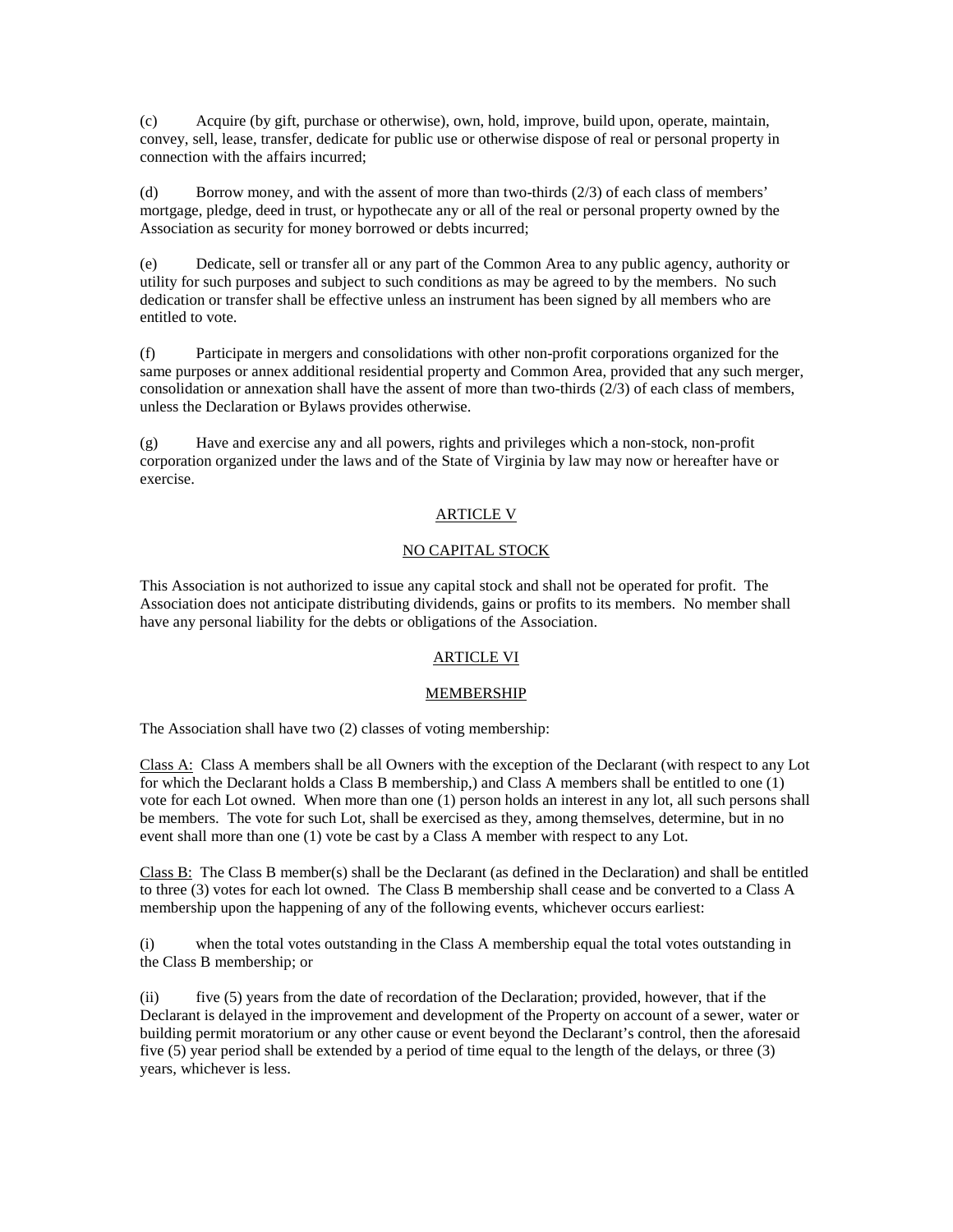The members of the Association shall have no preemptive rights, as such members, to acquire any memberships of this Association that may at any time be issued by the Association except as may be specifically provided in these Articles of Incorporation or the Bylaws of the Association.

# ARTICLE VII

#### VOTING RIGHTS

Every person or entity who is a record owner of a fee or undivided fee interest of any Lot in LOFT RIDGE, including contract sellers, shall be a member of the Association; provided that any such person or entity who or which holds such interest merely as security for the performance of an obligation shall not be a member. Membership shall be appurtenant to and may not be separated from ownership of any Lot which is subject to assessment by the Association.

# ARTICLE VIII

#### BOARD OF DIRECTORS

The affairs of this Association shall be managed by a Board initially consisting of five (5) Directors whose names and addresses are hereinafter listed. Commencing with the first annual meeting of the Association, the Board shall consist of not less than five (5) nor more than seven (7) Directors. The number of Directors shall be determined by a vote of the members at the first annual meeting of members and the number of Directors may be changed by a vote of the members at any subsequent annual or special meeting of the members; provided, however, that (a) the limitations of this Article VIII shall continue to apply; and (b) no such change shall operate to curtail or extend the term of any incumbent Director. The Directors need not be members of the Association. The number of Directors may be changed by amendment of the Bylaws of the Association. The names and addresses of the persons who are to initially act in the capacity of Directors until the selections of their successors are:

| John E. Cowles     | 7535 Little River Turnpike<br>Annandale, Virginia 22003 |
|--------------------|---------------------------------------------------------|
| Jack T. Dorsey     | 7535 Little River Turnpike<br>Annandale, Virginia 22003 |
| Frederick D. Mears | 7535 Little River Turnpike<br>Annandale, Virginia 22003 |
| Timothy C. Bidwell | 7535 Little River Turnpike<br>Annandale, Virginia 22003 |
| Alfred M. Yahanda  | 7535 Little River Turnpike<br>Annandale, Virginia 22003 |

#### ARTICLE IX

#### DISSOLUTION

The Association shall exist in perpetuity unless dissolved as provided herein.

The Association may be dissolved at an Annual or Special Meeting by the vote of more than two-thirds (2/3) of the Members of each Class as provided in Section 13.1-248, Code of Virginia, 1950, as amended. Written notice of such proposed action shall be sent to all Members not less than twenty-five (25) nor more than fifty (50) days prior to a meeting called for such purpose. Upon dissolution of the Association, other than incident to a merger or consolidation, the assets of the Association shall be dedicated to an appropriate